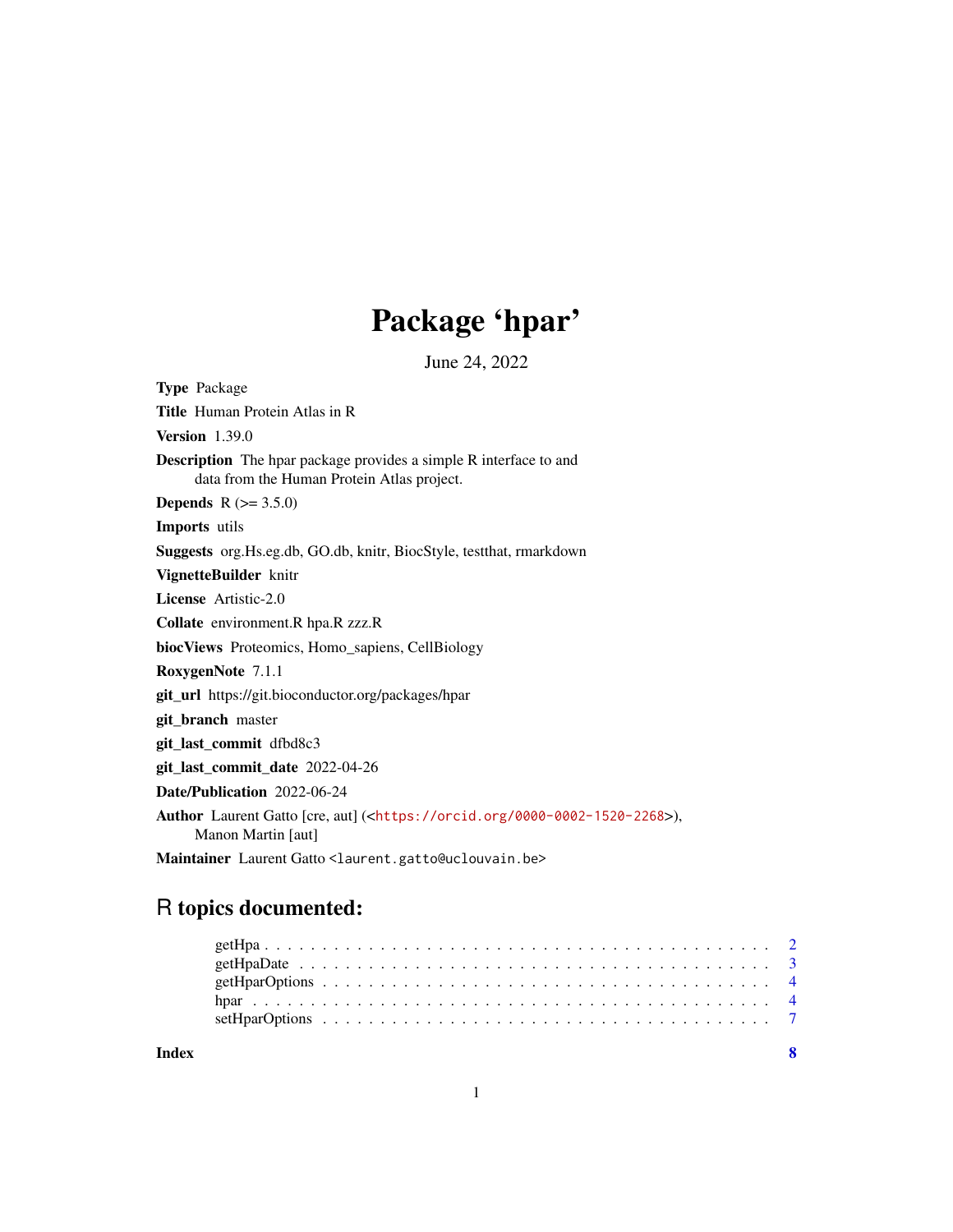<span id="page-1-1"></span><span id="page-1-0"></span>

#### Description

Queries one if the HPA data sets with the id Ensembl gene identifier. The data set to be used is defined by the hpadata argument.

#### Usage

getHpa(id, hpadata = NULL, type = c("data", "details"))

#### Arguments

| id      | A Ensembl gene identifier.                                                                                                                                                                                                                                                   |
|---------|------------------------------------------------------------------------------------------------------------------------------------------------------------------------------------------------------------------------------------------------------------------------------|
| hpadata | A character with the data set to query. One of available hpar datasets, avail-<br>able by calling all HparData (or any unambiguous prefix), or NULL (default). In<br>the latter case, the default option is used. See setHparOptions and getHparOptions<br>for more details. |
| type    | A character defining what type data to return. One of data (default, for the<br>data as data. frame) or details (to open the id's HPA webpage).                                                                                                                              |

#### Value

A data.frame with the information corresponding to the respective id genes. If type is details, then the dataframe is returned invisibly and a web page is opened with [browseURL](#page-0-0).

#### Author(s)

Laurent Gatto

#### Examples

```
id <- "ENSG00000000003"
## Define 'hpadata' data manually
getHpa(id, hpadata = "hpaSubcellularLoc")
head(getHpa(id, hpadata = "hpaNormalTissue"), )
head(getHpa(id, hpadata = "rnaGeneTissue"))
head(getHpa(id, hpadata = "rnaGeneCellLine"))
head(getHpa(id, hpadata = "hpaCancer"))
## Sets default to "SubcellularLoc"
setHparOptions(hpadata = "hpaSubcellularLoc")
getHpa(id) ## now uses "hpaSubcellularLoc"
setHparOptions() ## reset to "hpaNormalTissue"
head(getHpa(id))
## multiple ids
getHpa(id = c("ENSG00000000003", "ENSG00000000005"),
       hpadata = "hpaSubcellularLoc")
```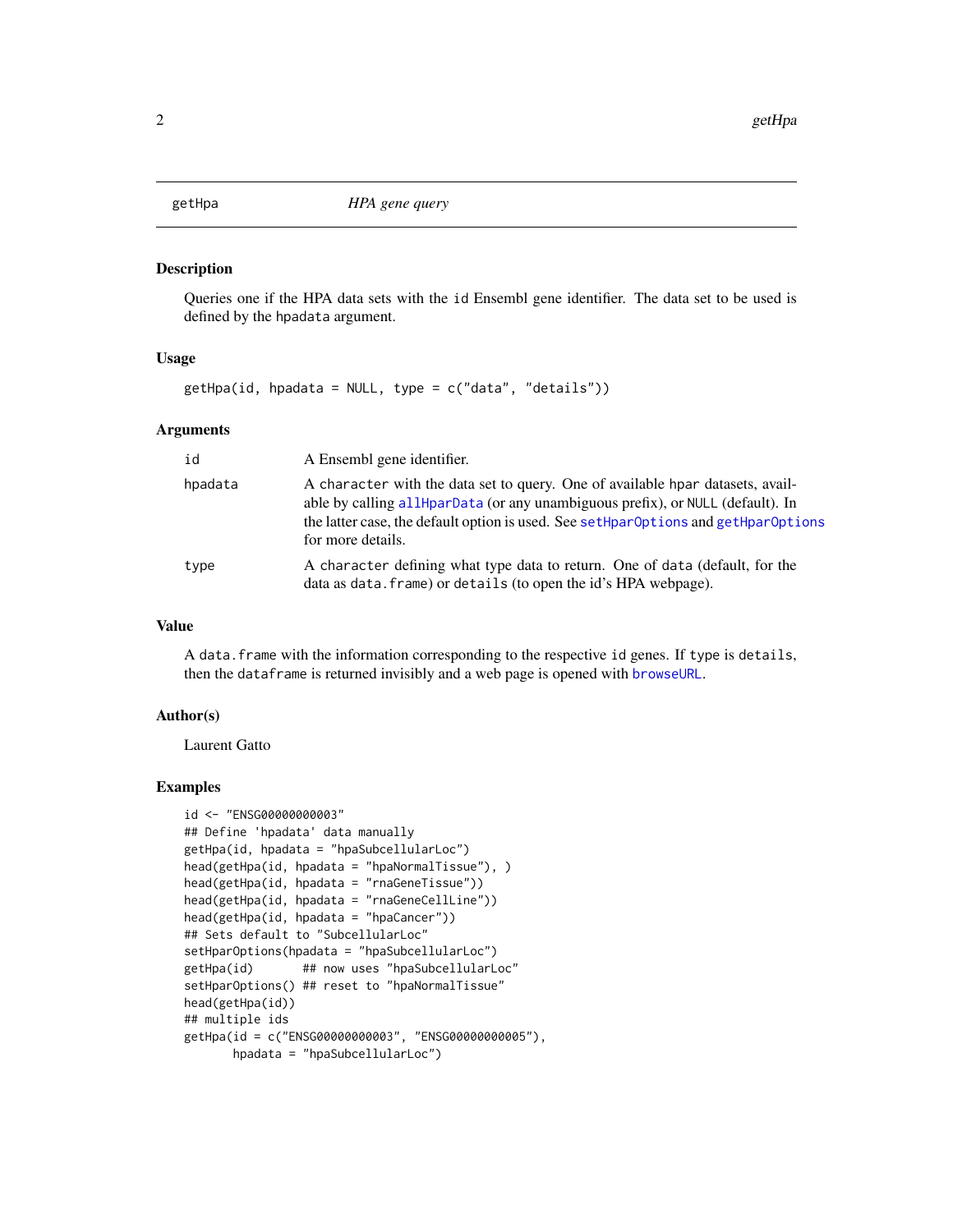#### <span id="page-2-0"></span>getHpaDate 3

```
## Not run:
## opens a browser with http://www.proteinatlas.org/ENSG00000163435
getHpa("ENSG00000163435", type = "details")
## End(Not run)
```
<span id="page-2-1"></span>getHpaDate *Obtain HPA release information*

#### Description

Obtain release information about the HPA data, including version, release data and Ensembl version the data is based on. Detailed release information is accessed on-line using [browseURL](#page-0-0).

#### Usage

```
getHpaDate()
getHpaVersion()
getHpaEnsembl()
```
#### Value

A character.

#### Author(s)

Laurent Gatto <lg390@cam.ac.uk>

#### References

HPA release history: <http://www.proteinatlas.org/about/releases>

#### Examples

```
getHpaVersion()
getHpaDate()
getHpaEnsembl()
```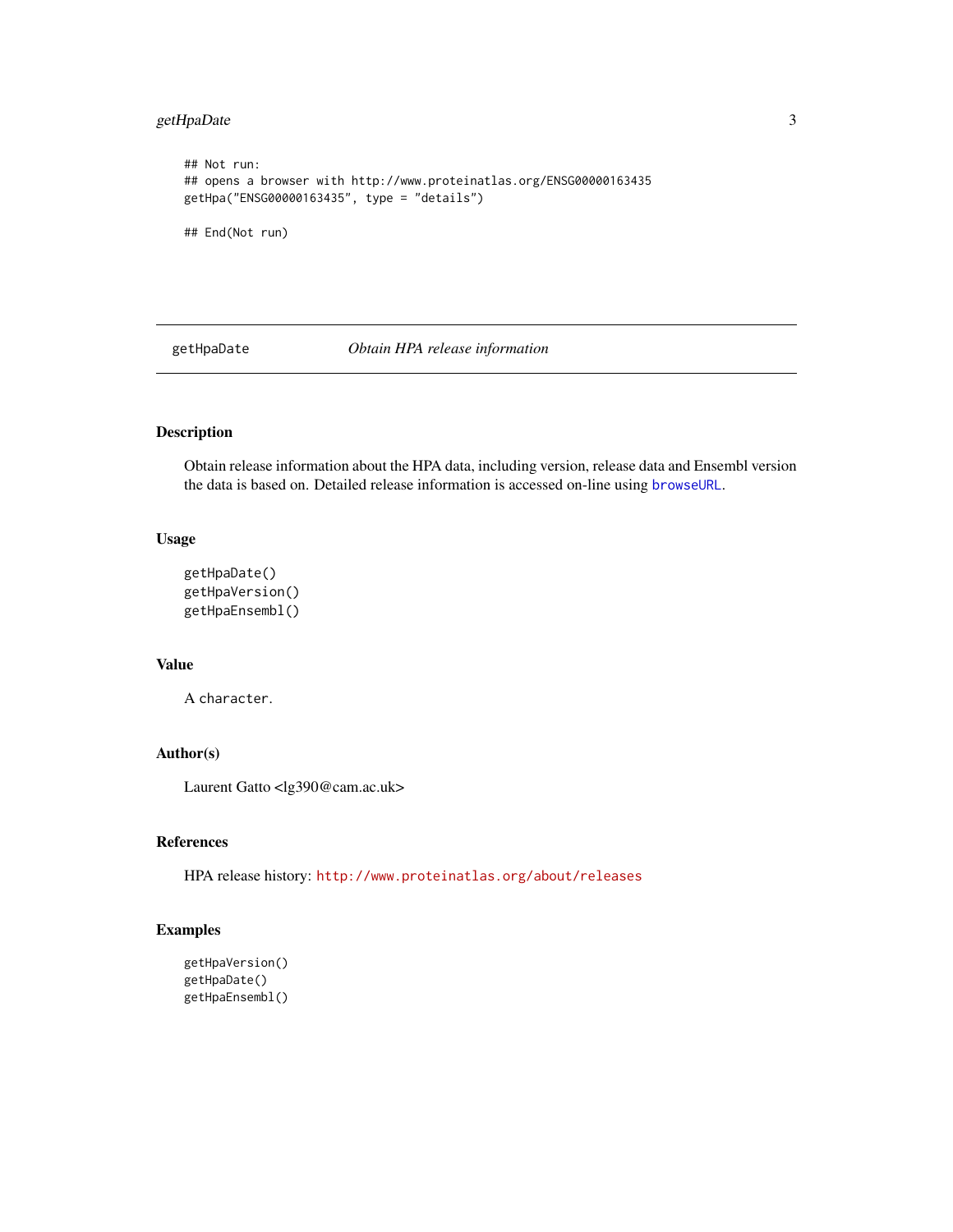<span id="page-3-2"></span><span id="page-3-0"></span>

#### **Description**

Returns the hapr options. Currently, there is only one, hpadata. See [setHparOptions](#page-6-1) for details and examples.

#### Usage

getHparOptions()

#### Value

A list with the hpar option(s).

#### Author(s)

Laurent Gatto

hpar *Human Protein Atlas in R*

#### <span id="page-3-1"></span>Description

This package provides a simple interface to the Human Protein Atlas. From the Human Protein Atlas Project page: The Swedish Human Protein Atlas project, funded by the Knut and Alice Wallenberg Foundation, has been set up to allow for a systematic exploration of the human proteome using Antibody-Based Proteomics. This is accomplished by combining high-throughput generation of affinity-purified antibodies with protein profiling in a multitude of tissues and cells assembled in tissue microarrays. Confocal microscopy analysis using human cell lines is performed for more detailed protein localization. The program hosts the Human Protein Atlas portal with expression profiles of human proteins in tissues and cells.

#### Details

Several flat files are distributed by the HPA project and available within the package as data. frames, other datasets are available through a search query on the HPA website. The description below is taken from the HPA site:

hpaNormalTissue Normal tissue data: Expression profiles for proteins in human tissues based on immunohistochemisty using tissue micro arrays. The tab-separated file includes Ensembl gene identifier ("Gene"), tissue name ("Tissue"), annotated cell type ("Cell type"), expression value ("Level"), and the gene reliability of the expression value ("Reliability").

hpaNormalTissue16.1 Same as above, for version 16.1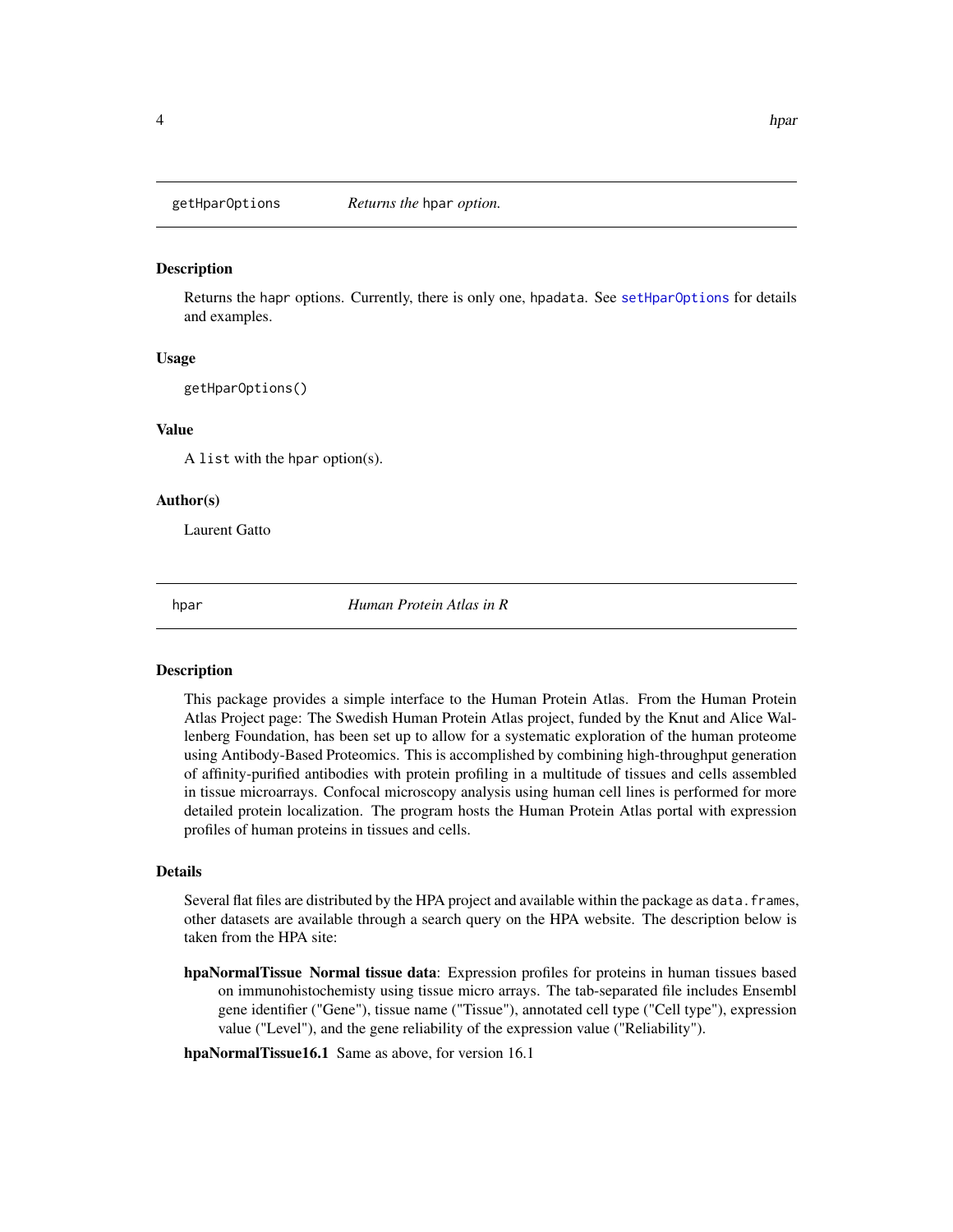- <span id="page-4-0"></span>hpaCancer Pathology data: Staining profiles for proteins in human tumor tissue based on immunohistochemisty using tissue micro arrays and log-rank P value for Kaplan-Meier analysis of correlation between mRNA expression level and patient survival. The tab-separated file includes Ensembl gene identifier ("Gene"), gene name ("Gene name"), tumor name ("Cancer"), the number of patients annotated for different staining levels ("High", "Medium", "Low" & "Not detected") and log-rank p values for patient survival and mRNA correlation ("prognostic - favourable", "unprognostic - favourable", "prognostic - unfavourable", "unprognostic unfavourable").
- hpaCancer16.1 Same as above, for version 16.1
- rnaGeneTissue RNA HPA tissue gene data: Transcript expression levels summarized per gene in 37 tissues based on RNA-seq. The tab-separated file includes Ensembl gene identifier ("Gene"), analysed sample ("Tissue"), transcripts per million ("TPM"), protein-transcripts per million ("pTPM") and normalized expression ("NX").
- rnaGeneCellLine RNA HPA cell line gene data: Transcript expression levels summarized per gene in 64 cell lines. The tab-separated file includes Ensembl gene identifier ("Gene"), analysed sample ("Cell line"), transcripts per million ("TPM"), protein-coding transcripts per million ("pTPM") and normalized expression ("NX").
- rnaGeneCellLine16.1 Same as above, for version 16.1
- hpaSubcellularLoc Subcellular location data: Subcellular location of proteins based on immunofluorescently stained cells. The tab-separated file includes the following columns: Ensembl gene identifier ("Gene"), name of gene ("Gene name"), gene reliability score ("Reliability"), enhanced locations ("Enhanced"), supported locations ("Supported"), Approved locations ("Approved"), uncertain locations ("Uncertain"), locations with single-cell variation in intensity ("Single-cell variation intensity"), locations with spatial single-cell variation ("Single-cell variation spatial"), locations with observed cell cycle dependency (type can be one or more of biological definition, custom data or correlation) ("Cell cycle dependency"), Gene Ontology Cellular Component term identifier ("GO id").

hpaSubcellularLoc16.1 Same as above, for version 16.1

hpaSubcellularLoc14 Same as above, for version 14.

hpaSecretome Secretome data: The human secretome is here defined as all Ensembl genes with at least one predicted secreted transcript according to HPA predictions. The complete information about the HPA Secretome data is given on [https://www.proteinatlas.org/](https://www.proteinatlas.org/humanproteome/blood/secretome) [humanproteome/blood/secretome](https://www.proteinatlas.org/humanproteome/blood/secretome). This dataset has 230 columns and includes the Ensembl gene identifier ("Gene"). Information about the additionnal variables can be found [here](https://www.proteinatlas.org/search) by clicking on *Show/hide columns*.

Detailed description for gene entries and images and not included in the package but can be accessed from within the R environment through a web browser while on-line.

The full data sets can be individually loaded using the [data](#page-0-0) function (see example below). Data about individual genes of interest can retrived with the [getHpa](#page-1-1) function.

HPA data usage policy: The use of data and images from this site in publications and presentations is permitted provided that the following conditions are met:

- 1. The publication and/or presentation are solely for informational and non-commercial purposes.
- 2. The source of the data and/or image is referred to this site (www.proteinatlas.org) and/or one or more of our publications are cited.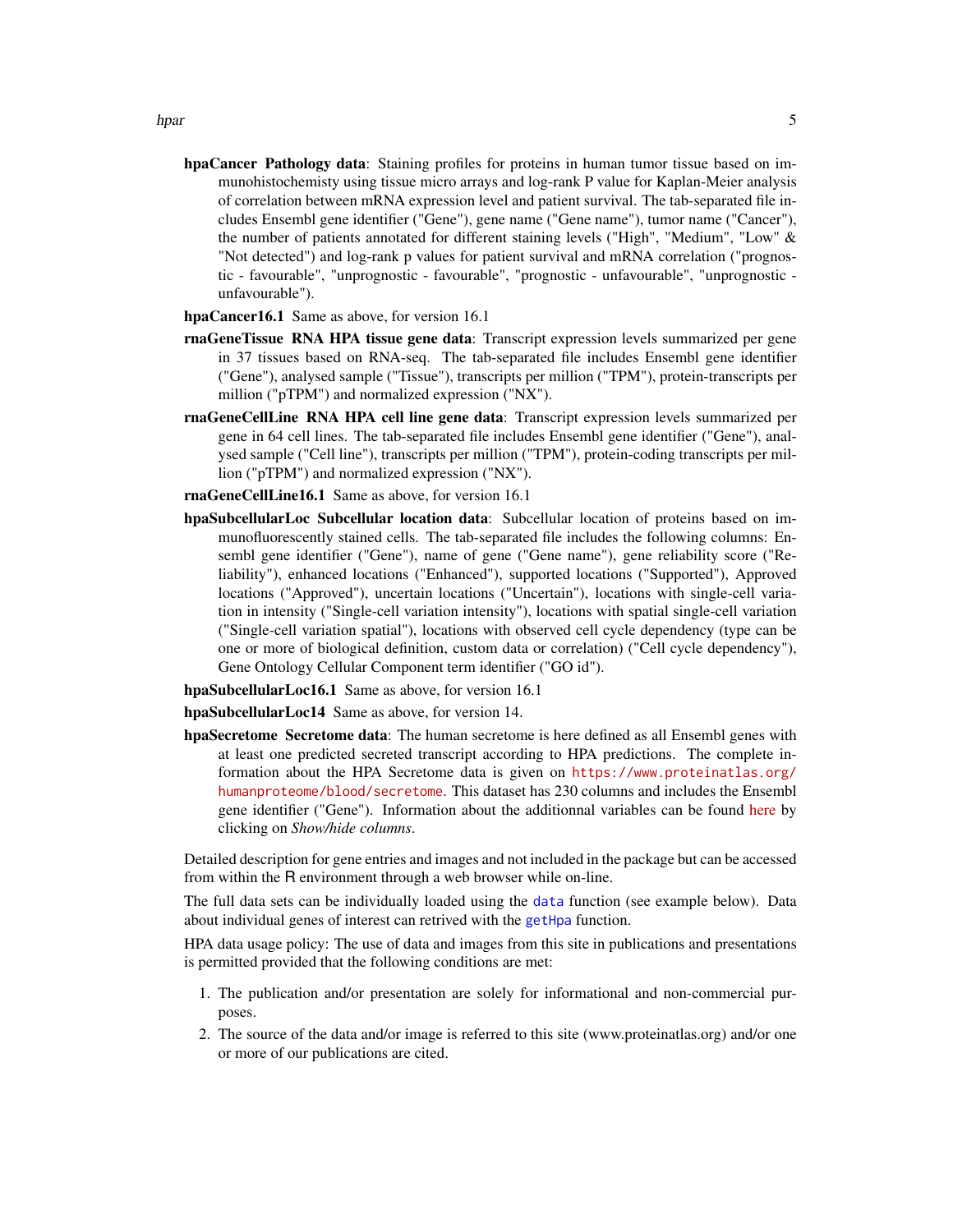#### <span id="page-5-0"></span>Author(s)

Laurent Gatto <laurent.gatto@uclouvain.be>

#### References

See the Human Protein Atlas Project page <http://www.proteinatlas.org/> and [http://www.](http://www.proteinatlas.org/about/download) [proteinatlas.org/about/download](http://www.proteinatlas.org/about/download) for more details and documentation.

Uhlen et al (2015). Tissue-based map of the human proteome. Science. 347(6220):1260419.

Uhlen et al (2010). Towards a knowledge-based Human Protein Atlas. Nat Biotechnol. 28(12):1248- 50.

Berglund et al (2008). A gene-centric Human Protein Atlas for expression profiles based on antibodies. Mol Cell Proteomics. 7(10):2019-27.

Uhlen et al (2005). A human protein atlas for normal and cancer tissues based on antibody proteomics. Mol Cell Proteomics. 4(12):1920-1932.

Ponten et al (2008). The Human Protein Atlas - a tool for pathology. J Pathology. 216(4):387-93.

#### See Also

[getHpaDate](#page-2-1) for release information. Gene-specific information should be accessed using the [getHpa](#page-1-1) function.

The package vignette can be accessed with vignette("hpar").

#### Examples

allHparData()

data(hpaNormalTissue) head(hpaNormalTissue)

data(rnaGeneCellLine) head(rnaGeneCellLine)

data(rnaGeneTissue) head(rnaGeneTissue)

```
data(hpaSubcellularLoc)
head(hpaSubcellularLoc)
```

```
data(hpaSubcellularLoc14)
head(hpaSubcellularLoc14)
```

```
data(hpaCancer)
head(hpaCancer)
```
data(hpaSecretome) head(hpaSecretome)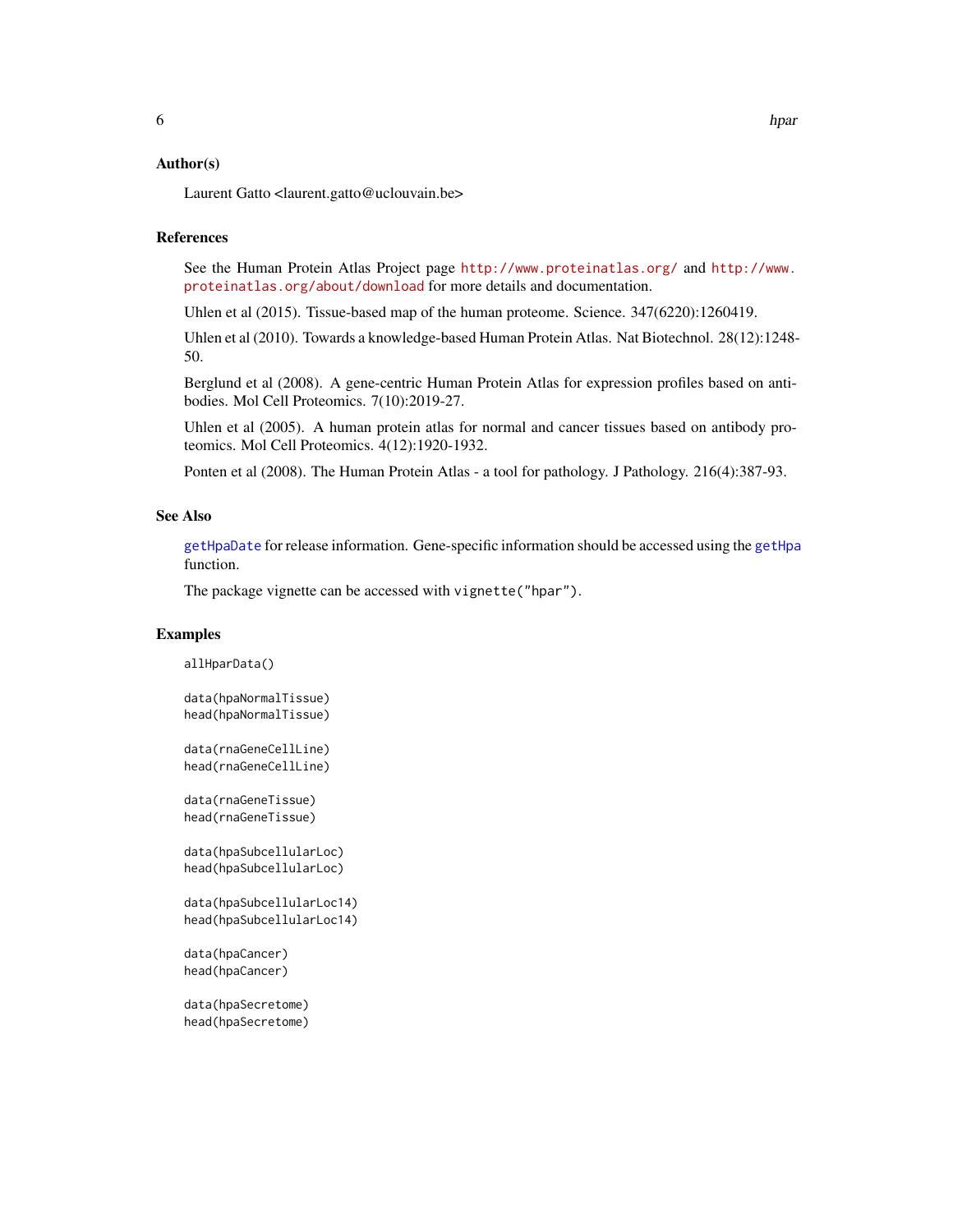<span id="page-6-1"></span><span id="page-6-0"></span>setHparOptions *Sets the 'hpar' options*

#### Description

Function used to set the hpadata hpar option.

#### Usage

```
setHparOptions(hpadata = allHparData())
```
#### Arguments

hpadata A character defining the default data to be queries. Choices are any of available hpar datasets, available by calling [allHparData](#page-3-1), or any unambiguous prefix.

#### Value

Returns the set value of the hpar option. Used for its side effect.

#### Author(s)

Laurent Gatto

#### Examples

```
oldOpt <- getHparOptions()
oldOpt
setHparOptions("hpaNormalTissue")
getHparOptions()
setHparOptions(oldOpt$hpadata)
```